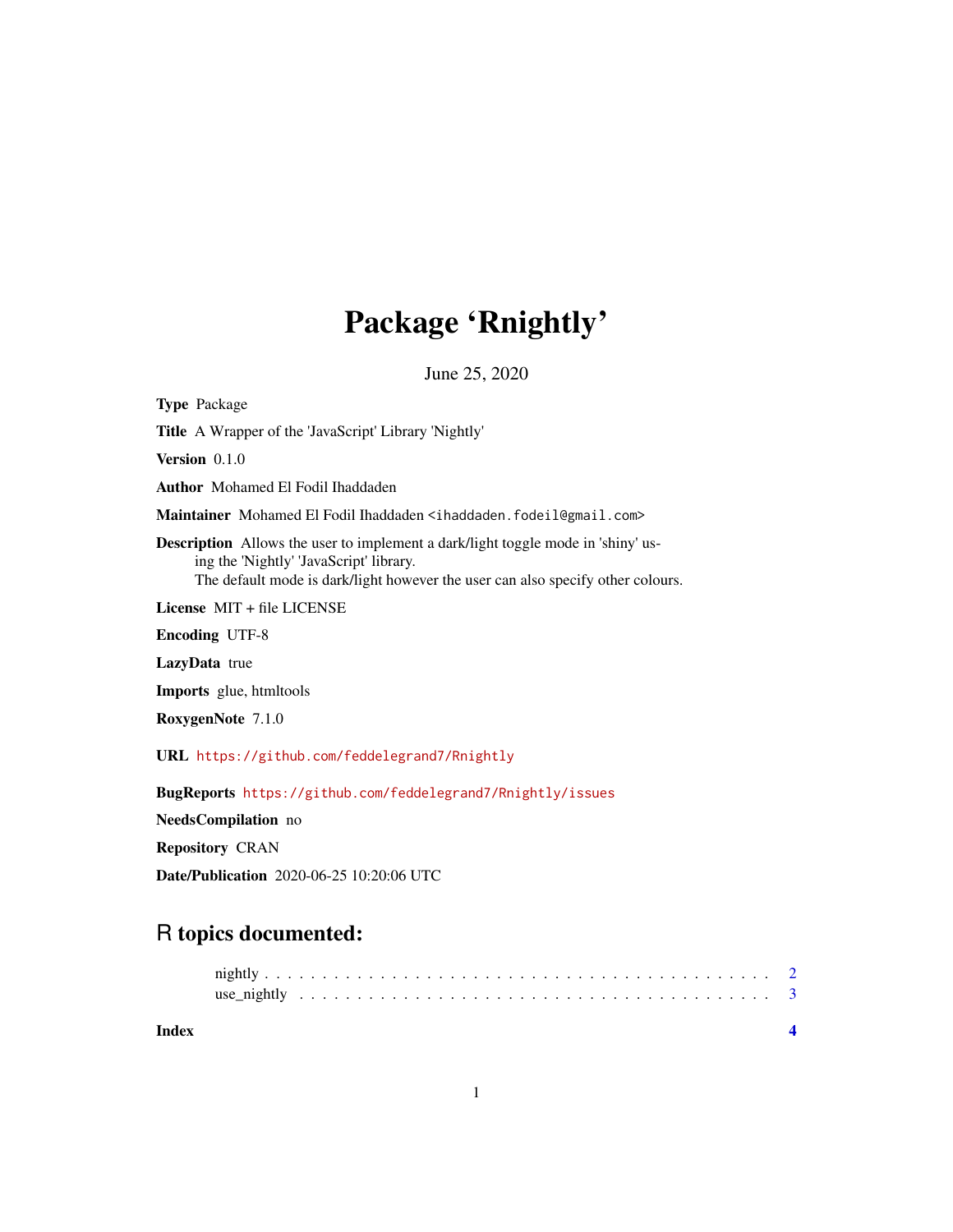#### Description

Implement a default dark/light toggle mode that will be triggered by any shiny element. The user can also define other colors to work with.

#### Usage

```
nightly(
  trigElement,
  bodyColor = "#282828",
  txtColor = "#f5f5f5",inpTxtColor = "#f5f5f5",
  inpBgColor = "#313131"
\mathcal{L}
```
#### Arguments

| trigElement | the id of the shiny element that will trigger the toggle mode                                                              |
|-------------|----------------------------------------------------------------------------------------------------------------------------|
| bodyColor   | the color of the application's body after clicking on the trigElement. Defaults to<br>#282828 (dark)                       |
| txtColor    | the color of the text within the application after clicking on the trigElement.<br>Defaults to #f5f5f5 (white)             |
| inpTxtColor | the color of the text within the shiny inputs after clicking on the trigElement.<br>Defaults to #f5f5f5 (white)            |
| inpBgColor  | the color of the background of the shiny inputs after clicking on the trigElement.<br>Defaults to #313131 (Very Dark Grey) |

#### Value

A default dark/light toggle mode in shiny ui

#### Examples

```
if (interactive()) {
ui <- fluidPage(
use_nightly(),
h1("Click on the Plot to Toggle a Dark/Light Mode in you Shiny Application"),
plotOutput(outputId = "plt1"),
nightly(trigElement = "plt1")
\mathcal{L}
```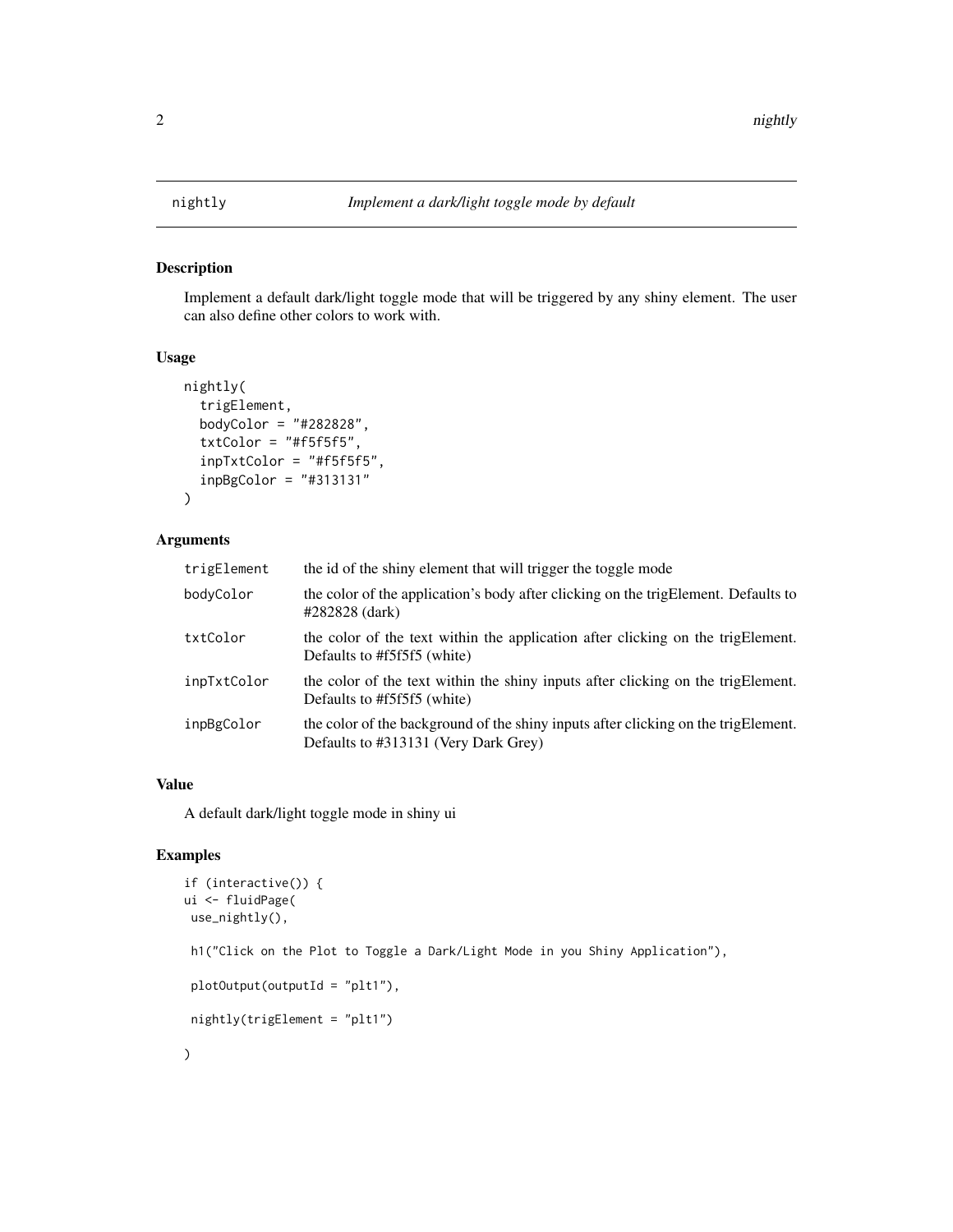```
server <- function(input, output) {
output$plt1 <- renderPlot({
plot(mtcars)
})
}
shinyApp(ui = ui, server = server)
}
```
use\_nightly *Enables the nightly javascript library*

#### Description

The function activates the capabilities of the nightly javascript library. The user can put it anywhere within the UI.

#### Usage

```
use_nightly()
```
#### Value

called for the side effect of activating the scrollrevealjs library

#### Examples

```
# Put the function within your shiny ui
```
use\_nightly()